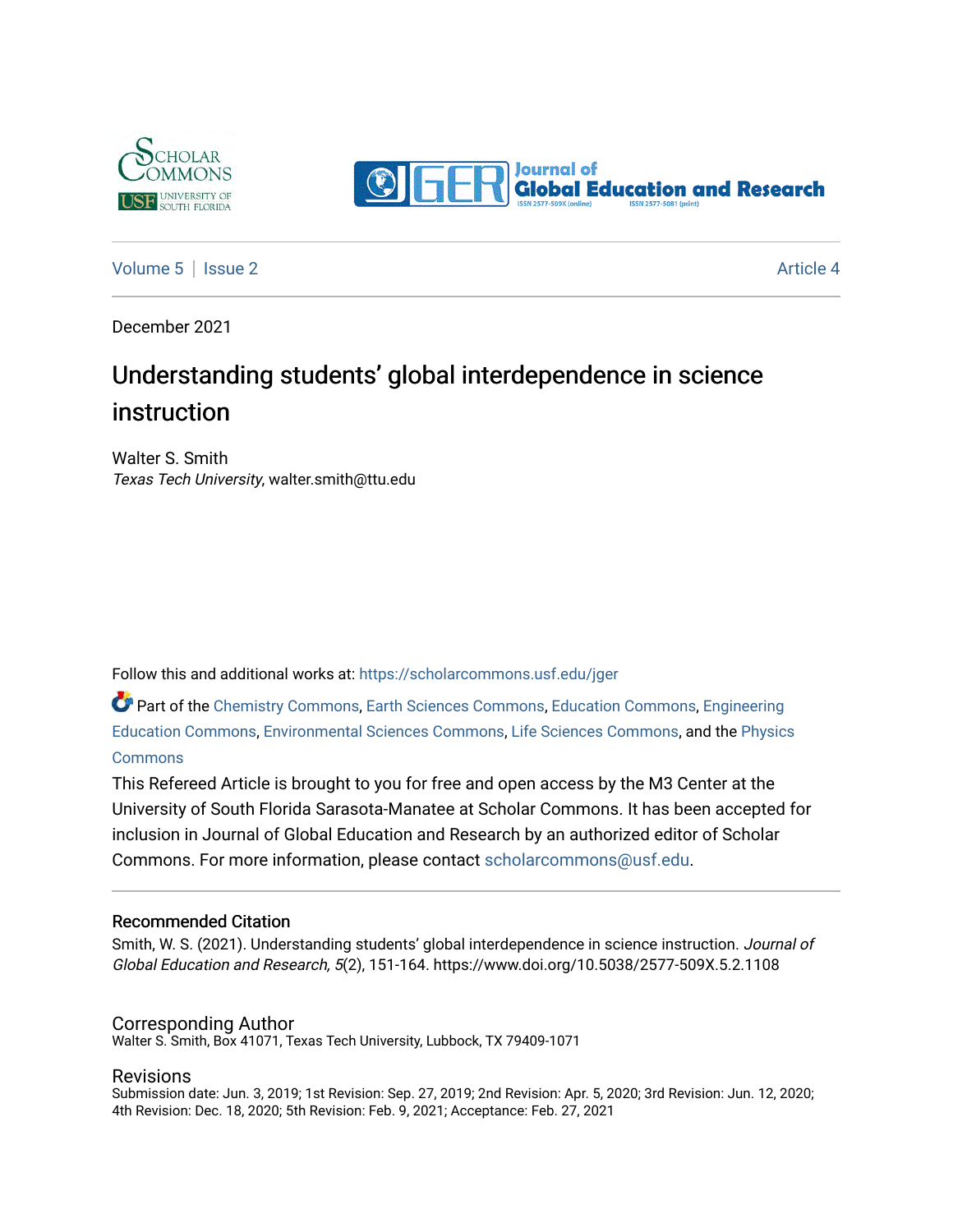# **Understanding Students' Global Interdependence in Science Instruction**

# Walter S. Smith

College of Education Texas Tech University, USA Walter.smith@ttu.edu

### **Abstract**

Multiple American educational organizations such as the National Education Association, Association for Supervision and Curriculum Development, and the Council of Chief State School Officers have advocated for globalizing the K-12 curriculum. The National Science Teaching Association (NSTA) in a position statement on international education and the Next Generation Science Standards have produced goals and standards for internationalizing the science curriculum by addressing topics such as climate change, environment, and disease that cross borders. In contrast to those pronouncements on the curriculum, this article views global science education through an instructional lens that focuses on a students' global interdependence in science continuum allowing researchers and casual observers to classify science classroom activities into one of five stages based on the interdependence during instruction of students in two or more countries. At the continuum's lowest stage labeled isolated, instruction is contained within a classroom with students having no interaction with students in another country. At the highest end called collaborate, students in two or more countries are working jointly to co-create a solution to the task before them. This science education continuum can also be used to categorize technology and engineering activities and could be adapted for use in other curricular areas including mathematics, language arts, and social studies, used as a tool to complement scholarship about a range of education topics from social justice to curriculum to student motivation, or inform pre- and in-service teacher education.

**Keywords:** global education, science education, global collaborative education, citizen science

# **Introduction**

Global education's importance for America's contemporary K-12 students, whose lives will span much of the 21st century, has been affirmed by multiple organizations from science education specific societies, such as the National Science Teachers (now Teaching) Association (NSTA) (2017), to education practitioner organizations, such as the Association for Supervision and Curriculum Development (n.d.) and the National Education Association (n.d.), to policy making societies, such as the Council of Chief State School Officers (CCSSO) in cooperation with the Asia Society (Mansilla & Jackson, 2011). At the international level, the Organization for Economic Cooperation and Development's (OECD) Programme for International Student Assessment (PISA) has initiated a world-wide round of testing to ascertain students' global competency (OECD, 2020; Ramos & Schleicher, 2018).

In addition to national and international organizations, American states, typically taking a 21st century jobs perspective, have expressed interest in their students becoming globally competent. The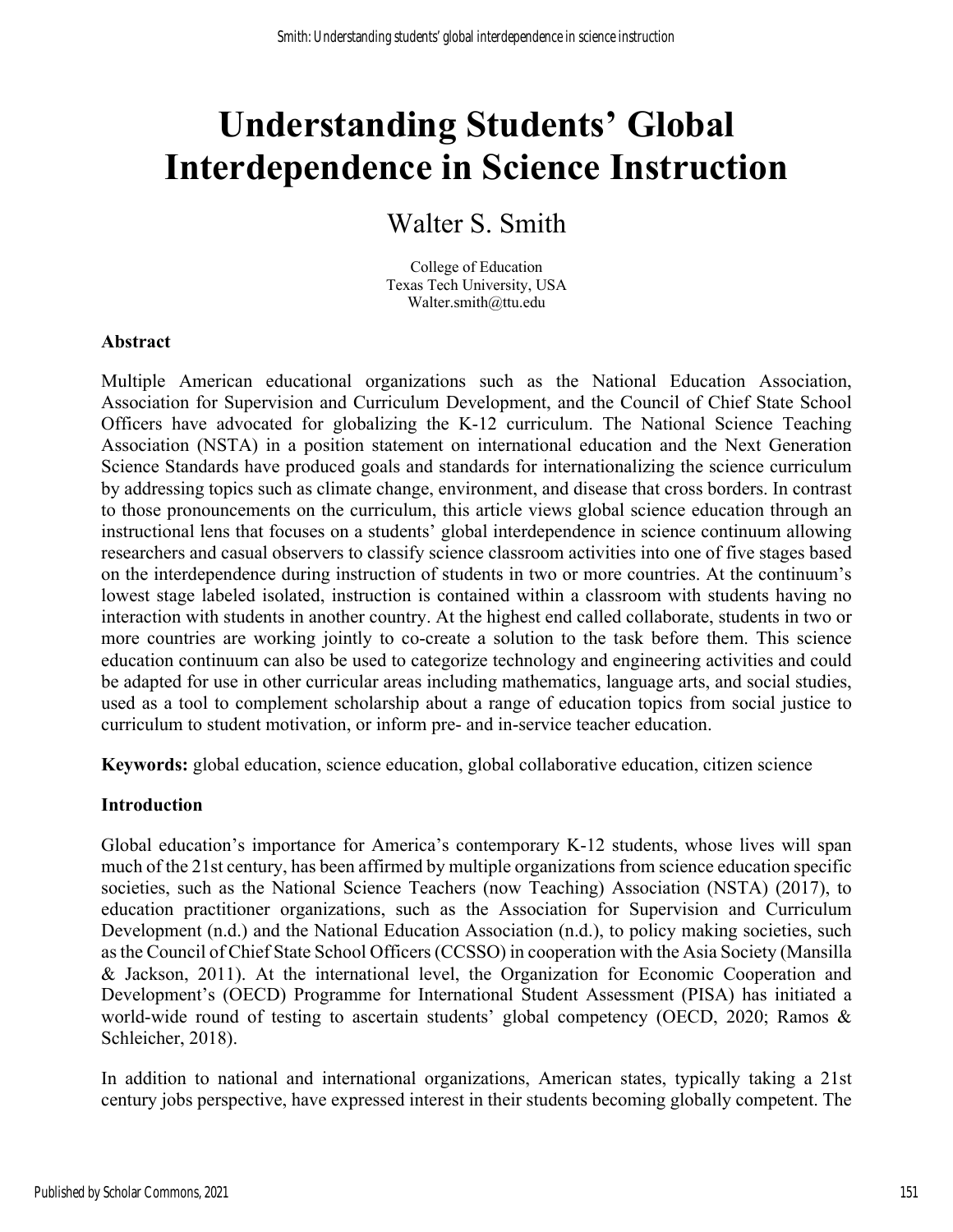state of North Carolina has moved forthrightly to produce globally competent high school graduates (North Carolina State Board of Education, 2013). As part of its certification program, teachers can earn a Global Educator Digital Badge by completing (a) 100 hours of professional development focused on global education plus (b) a *capstone project* in the form of globally oriented instructional units that will become available within the school district and around the state for use by other educators (North Carolina Department of Public Instruction, 2018). Additionally, North Carolina schools and districts can earn recognition as being globally ready by, for example, offering world languages K-12, creating means for teachers and administrators to earn global badges, entering into global school partnerships, and passing school board policies regarding global education.

The NSTA (2017) statement's first sentence, "NSTA encourages and promotes international science education on all levels from PreK to post-secondary", (p. 1) declares the significance of international science education at all grade levels from preschool to the university. The statement goes on to encourage science educators in all settings to "engage in international collaborations to improve the quality of formal and informal science teaching and learning" (p. 2). However, the NSTA statement does not describe or prescribe any specific teaching methods to carry out global science education.

From the curriculum perspective of what topics should be addressed in science teaching, global science education means, to some, teaching about topics and issues that impact many, if not all countries. NSTA (2017, p. 2) declares that science educators should "raise student awareness of social and international issues and global impact of scientific concepts and concerns" and "provide and use curriculum materials that include an international perspective." In this spirit students are taught about climate change, disease, water quality, environment and other topics that cross national borders. The United Nation's (2015) Sustainable Development Goals provide a list of significant topics, many of which have a science component. America's Next Generation Science Standards (NGSS), for example, in the area of climate proposes students learn in:

- grades 3-5 to "obtain and combine information to describe climates in different regions of the world" (3-ESS2-2 Earth's Systems) (NGSS, 2013a),
- middle grades to "ask questions to clarify evidence of the factors that have caused the rise in global temperatures over the past century" (MS-ESS3-5 Earth and Human Activity) (NGSS, 2013b), and
- high school to "design, evaluate, and refine a solution for reducing the impacts of human activities on the environment and biodiversity" (HS-ESS2-4 Earth's Systems) (NGSS, 2013c).

However, instead of a curricular emphasis, this article focuses on global science education through an instructional lens centered on teacher-led student activities in the science classroom. This focus can be restated in the form of a question centered on the student, *What is the student doing during science instruction involving global education?* To answer that question, this article proposes a students' global interdependence in science (SGIS) continuum based on the interdependence during science (or technology or engineering) instruction between students in at least two countries. This continuum draws on social constructivism dating back to Berger and Luckmann's *Social Construction of Reality* (1966) and a host of other theorists such as Vygotsky (1978), but more specifically on Stahl's (2006) computer-supported collaborative learning and group cognition, as will be seen in the continuum's distinction between cooperative and collaborative learning. Since much of contemporary collaborative global learning relies heavily on teachers' and students' use of the Internet, the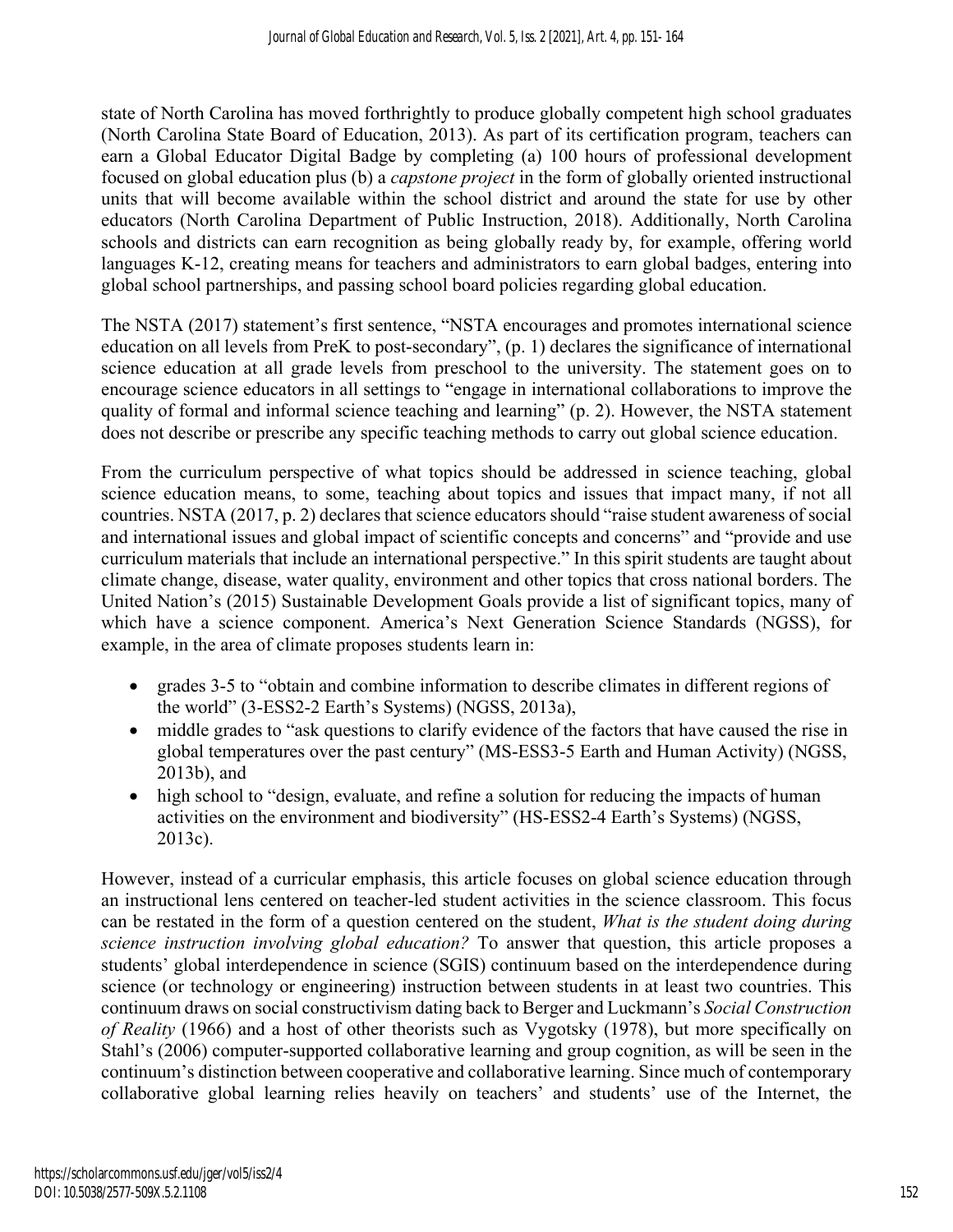continuum considers teachers' knowledge of technological pedagogical content knowledge (originally TPCK but now TPACK) (Koehler & Mishra, 2008). Finally, the continuum's *share* stage was importantly informed by Cooper's (2016) description of citizen science.

In the preceding paragraph it should be noted in schooling that technology has two distinctly different meanings. On the one hand, technology refers to instructional technology, the use of computers, the Internet, and other electronics to support instruction regardless of the subject matter, as represented by the International Society for Technology in Education (n.d.). On the other hand, technology refers to a school specific subject area addressing how humans have developed products, such as paper clips, pacemakers, and picture frames, and processes, such as electroplating, beer brewing, and shelving books according to the Dewey Decimal System, to address human needs and desires. The T in STEM, which is an acronym standing for science, technology, engineering, and mathematics, refers to this second meaning of the word technology (Granovskiy, 2018).

### **The Students' Global Interdependence in Science Continuum**

The students' global interdependence in science continuum was developed to serve multiple purposes from teacher education to research. From a teaching perspective, this continuum in an earlier state of development was described by Nugent et al. (2015) to be used to inform science teachers about instructional methods for global science education (See Figure 1). Vocabulary somewhat different than used in this article appeared in the Nugent et al. article and two stages not associated with interdependence, the key variable for this article's continuum, were added. In a stage called *global awareness* teachers were prodded to incorporate global topics in their teaching along the lines proposed by NSTA (2017) and the NGSS Lead States (2013a), but instruction was entirely contained within the classroom walls. At the top end of the continuum a stage called *global contribution* was added to encourage teachers to have their students work across borders with other students on problems contributing to the well-being of humankind. While the Nugent et al. continuum has been found to be valuable for conducting professional development and its global contribution is nearly universally valued, that continuum was not truly a continuum, since it was not based on a single variable. Thus, that continuum was not appropriate for research about students' global interdependence in science.

**Figure 1.** Global Science Education Continuum Based on Nugent et al. (2015)



The students' global interdependence in science continuum proposed here (see Figure 2) is a true continuum appropriate for researchers in that it is based on a single variable, interdependence (of students from two or more countries during instruction), that varies from no interdependence to total interdependence where students across borders are thinking together in what we refer to as *groupthink*, a term used by Janis (1971), but with a different meaning, and described by Stahl (2006) as group cognition.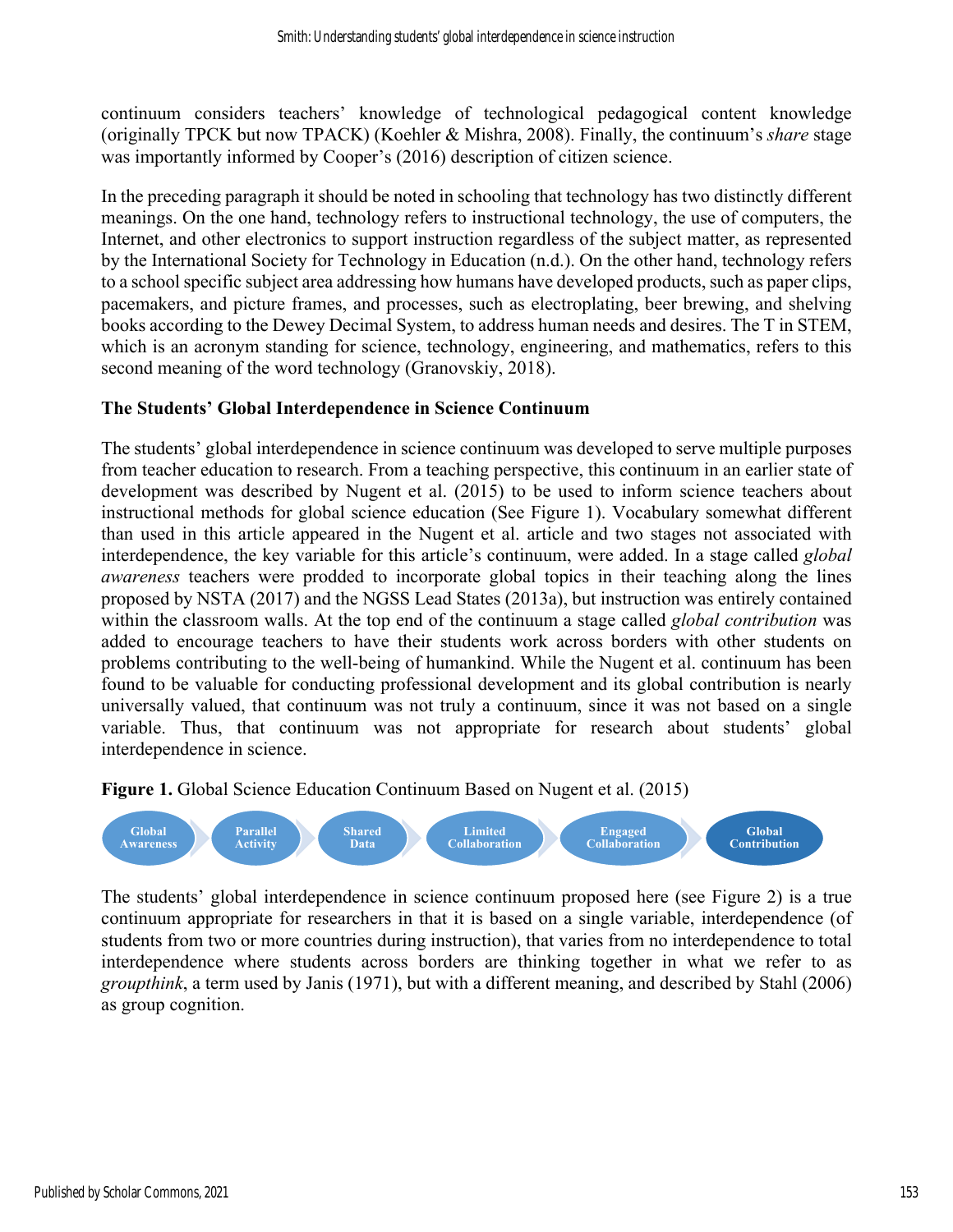



A continuum contains no internal boundaries as the variable being portrayed evolves from the zero condition to the top, total end. However, in this article the continuum is depicted as composed of five sections called stages. The continuum is best understood by thinking of two students, one in country A and the other in country B, and considering how much the students are relying on each other for the global instruction taking place within their classrooms. The continuum could be used by a formal researcher of students' behavior within classrooms or, on the other hand, a casual observer, such as a parent, principal, preservice teacher or other person, watching a class to ascertain what is happening.

First, the five stages of the continuum will be described and then a dichotomous key will be presented for use by any observer to classify any science classroom instructional activity into one of the five stages.

# *Stage 0: Isolated*

No doubt in the majority of classrooms students within those walls do not interact during instruction with students from other countries. Students may learn about globally-focused topics such as deforestation of tropical rain forests; but if that instruction does not involve students from other countries, there is no interdependence among students across borders. The instruction within such classes may be superior with the teachers receiving accolades for their instruction, and indeed those honors may be well deserved, but the instruction is self-contained within the classrooms. The teacher may coordinate with other teachers within the school building or across the city, state, or nation to have students, for instance, work together to address an engineering challenge or participate in a science fair. However, in this stage of the continuum if there is no interaction with students in other countries, then the continuum considers those students to be isolated from students in other countries. Thinking in terms of a continuum, this stage represents the null set, the condition where there is no interdependence.

# *Stage 1: Aware*

In some classrooms, students know they and students in at least one other country are doing the same activities. For example, International Baccalaureate (IB) programs are found in over 5400 schools in over 150 countries (IB, n.d.). Students, educators and parents know that all IB schools follow a certain set of guidelines and policies; but unless a teacher or school chooses to do more than follow the IB program, the students in those schools are only aware there are students elsewhere doing something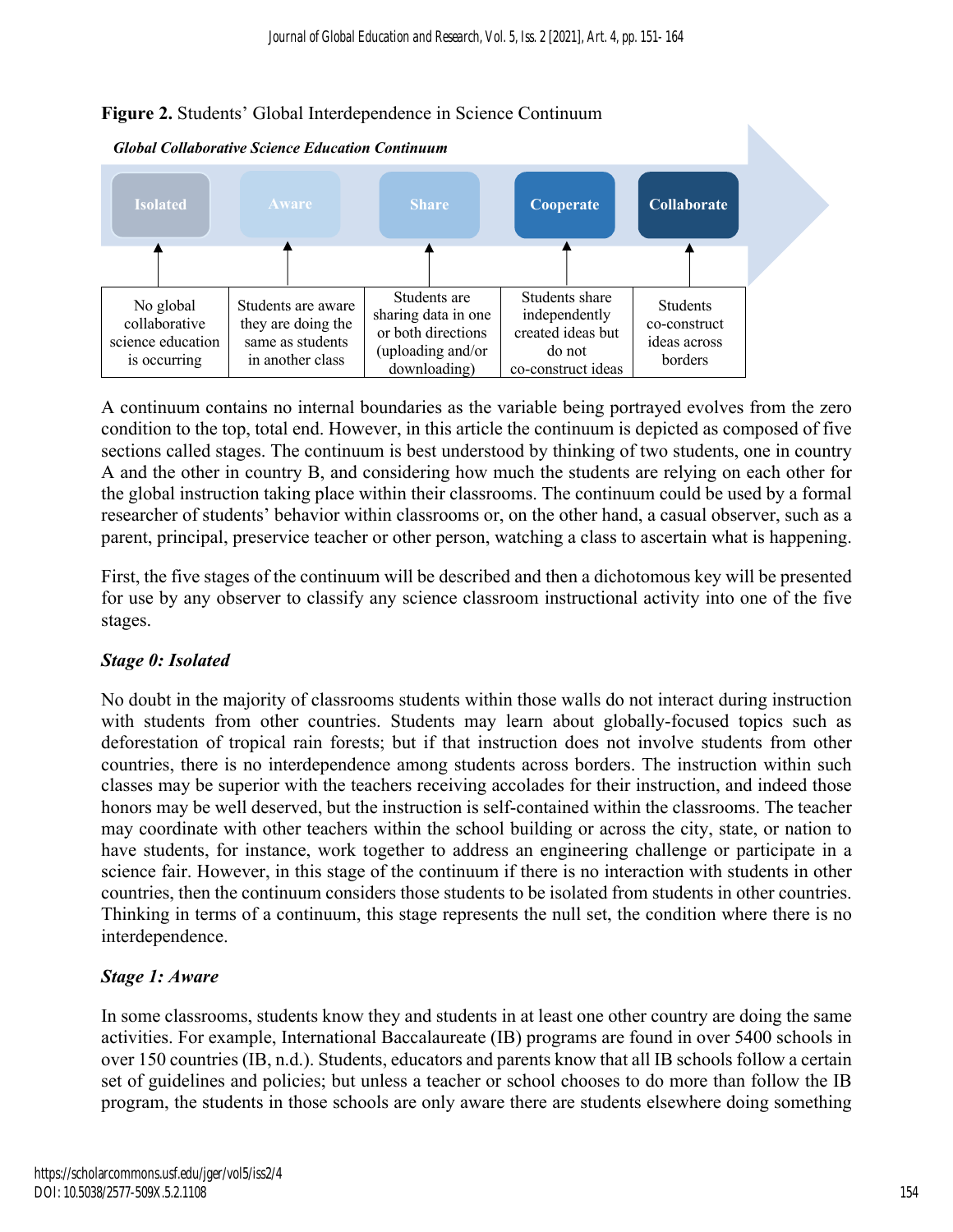somewhat similar to what they are doing. Specifically, in the science field, Google Science Fair (n.d.) and its partners sponsored an international science fair starting in 2011. As with IB, students participating in the Google Science Fair are aware students in many other countries are also taking part; but participants do not interact with students in other countries. At the finals level of the Google Science Fair finalists do meet, but the vast majority of participants do not enjoy this face-to-face opportunity; and even when the handful of finalists meet, they still are not working together in any way on a science project or problem.

In these two examples, International Baccalaureate and Google Science Fair, large numbers of schools, teachers, and students are involved, but as few as two classrooms, each in a different country, could be functioning at the aware stage, if students in both classrooms are aware they are doing the same activities in both classrooms. Such a situation might be rare, but theoretically possible. The point is large numbers of students need not be involved for classes to be functioning at the aware level.

One could reason, at this stage, students are no more interdependent with students from other countries than are students in the isolated stage. However, in the aware stage students in one country are dependent on having students participating in one or more other countries in order for the awareness to occur. Thus, there is interdependence, albeit at a low level, between students in one country and students in another.

Before considering additional stages in the continuum, it needs to be recognized that each successive stage in the continuum, starting with the next stage, possesses its own unique characteristics as well as characteristics, somewhat modified, of the preceding stage. Thus, for example, a classroom operating at the next stage called share possesses the unique characteristics of the share stage plus the awareness of a classroom in another country part of the preceding aware stage.

# *Stage 2: Share*

At this stage in the continuum, students begin to interact with students across borders. To highlight that transition the stages' one-word labels change from adjectives (i.e., isolated and aware in stages 0 and 1) to verbs (i.e., share, cooperate, and collaborate in stages 2, 3, and 4) to demonstrate students are becoming more internationally active.

At this stage 2, students share information across borders in the form of data or ideas by either uploading data or ideas to a database that can be thought of as a box into which data or ideas are placed or from which ideas or data can be downloaded. Also, students may both upload and download the data or ideas. Although students are sharing data or ideas across borders, the sharing passes through an intermediary, as shown in Figure 3 as a box. Thus, students do not experience direct contact with specific other students. Metaphorically, a curtain hides students in the two or more countries from each other.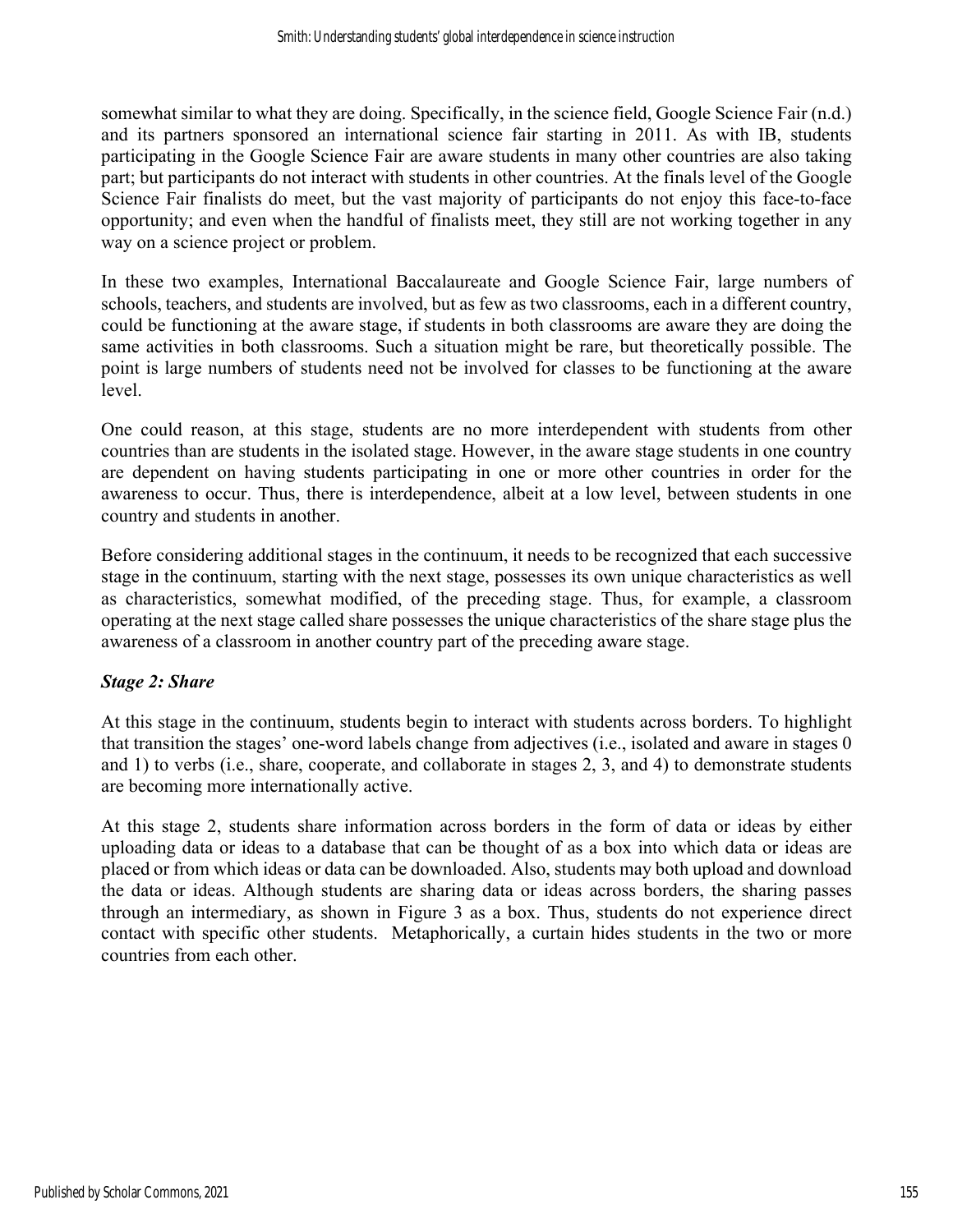**Figure 3.** Depiction of the Share Stage in Which Data and/or Ideas Are Either Uploaded to and/or Downloaded From a Box by Students in Two or More Countries



The clearest opportunity for teachers to have their students share information in the form of data or ideas with students from other countries can be found in citizen science (Cooper, 2016). Using scistarter.org, teachers can search for projects appropriate for their students. For example, searching for weather-related projects, which could be undertaken at school, might lead a teacher to *I See Change* (https://www.iseechange.org/) in which students from around the world can participate. Students can upload data such as first sightings of a seasonal change that then can be connected to NASA satellite information; and that data set plus data from other observers can be downloaded from around the world to determine, in this case, global patterns in seasonal change.

GLOBE (Global Learning and Observations to Benefit the Environment), one of the oldest citizen science projects for students, began in 1995 and since then has involved schools from over 120 countries on all continents except Antarctica (GLOBE, n.d.). Students, whose teachers have been trained to follow GLOBE protocols, upload data about water, soil, atmosphere, and plant cover; then any student anywhere can download those data, for example, to compare a desert ecosystem with the ecosystem where they are located.

# *Distinguishing Cooperative and Collaborative Learning*

Some authors use cooperative learning and collaborative learning as interchangeable synonyms while others make distinctions. Some authors make the same distinctions as other authors, but in other cases the two authors' distinctions are dissimilar. In all cases prior to the advent of the Internet that allows communication across classrooms, cooperative and collaborative learning were viewed as something that happens within classrooms. In contrast and in recognition of the Internet's impact on schooling, the students' global interdependence in science continuum focuses on cooperative or collaborative student interactions, as defined here, in two or more classrooms and pays no attention to activities among students within a single classroom.

With roots back to the 19th century with educators like Parker and Dewey who were grounded on even earlier educators and theorists such as Rousseau, Pestalozzi, and Froebel (Cremin, 1964), cooperative learning gained contemporary prominence from Slavin (1980), the Johnson brothers (Johnson & Johnson, 1989), and others (e.g., Cohen, 1986). These authors focus on student activity within the classroom, looking at variables such as positive interdependence, face-to-face promotive interaction, and group processing (Johnson et al., 1991). Laal (2013) built a bridge from cooperative to collaborative learning by focusing on cooperative learning's positive interdependence as an underpinning of collaborative learning. In each of these instances of cooperative learning, the author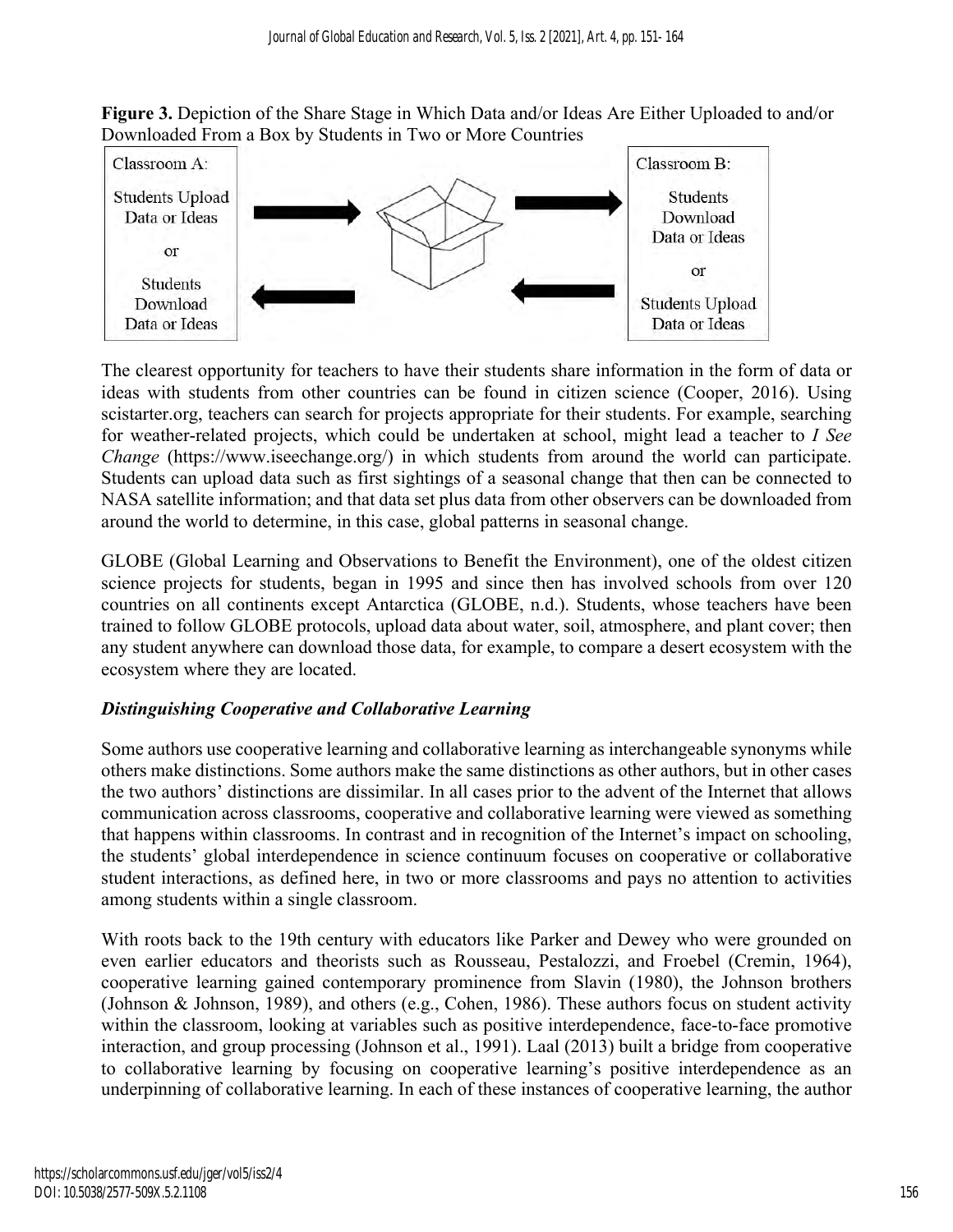tended to focus on the individual operating within the group. Stahl (2006) shifted the focus from the individual as part of a group to the group as a whole where individuals jointly made meaning, which became the unit of analysis.

As will be seen, the students' global interdependence in science continuum distinguishes between a stage called collaborate where students work as a group, in a manner informed by Stahl's group cognition (2006), to co-create ideas. In contract, the SGIS continuum defines its cooperate stage along the lines of Aronson et al.'s (1978) jigsaw classroom where students share, but do not co-create ideas.

# *Stage 3: Cooperate*

In the SGIS continuum's cooperate stage, students share ideas across borders (See Figure 4) where ideas are depicted as lightbulbs and note the absence of the box shown in Figure 3.

**Figure 4.** Depiction of the Cooperate Stage in which Students in Two or More Countries Share Ideas Directly to Each Other Across Borders



As in the share stage, information is made available to others; but unlike the share stage, students in the cooperate stage are exchanging information directly, not through an intermediary, with specific other students. The share stage's metaphoric box does not operate in the cooperate stage as an intermediary to which students can upload and download data. Recalling the previously imagined students in different countries, in the share stage a curtain between the two students hides them from one another. However, in the cooperate stage that curtain is removed; and students communicate directly with each other.

An example of the SGIS continuum's cooperate stage can be found in the World MOON Project, described in its early configuration by Smith (2003) and in its current iteration at www.worldmoonproject.org. Students around the world observe the Moon and share their observations online directly with their international partners. After assembling and interpreting the lunar data, students identify a global pattern in the data (e.g., the Moon has the same shape for every observer on the same day; but students in the temperate latitudes of the Northern and Southern Hemispheres see the Moon illuminated on opposite sides [right or left] on the same day). Descriptions of and evidence for these patterns are exchanged between partner students; and finally, students, working separately from their global partners, figure out a cause for one of the identified patterns (For example, the changing shape of the illuminated portion of the Moon is caused by the shifting positioning of the Earth, Moon, and Sun as the Moon revolves around the Earth). Then they share their ideas about causation. In each of these cases, students on either side of the partnership create their own ideas that they share. There is no back-and-forth, give-and-take between partners to create ideas together.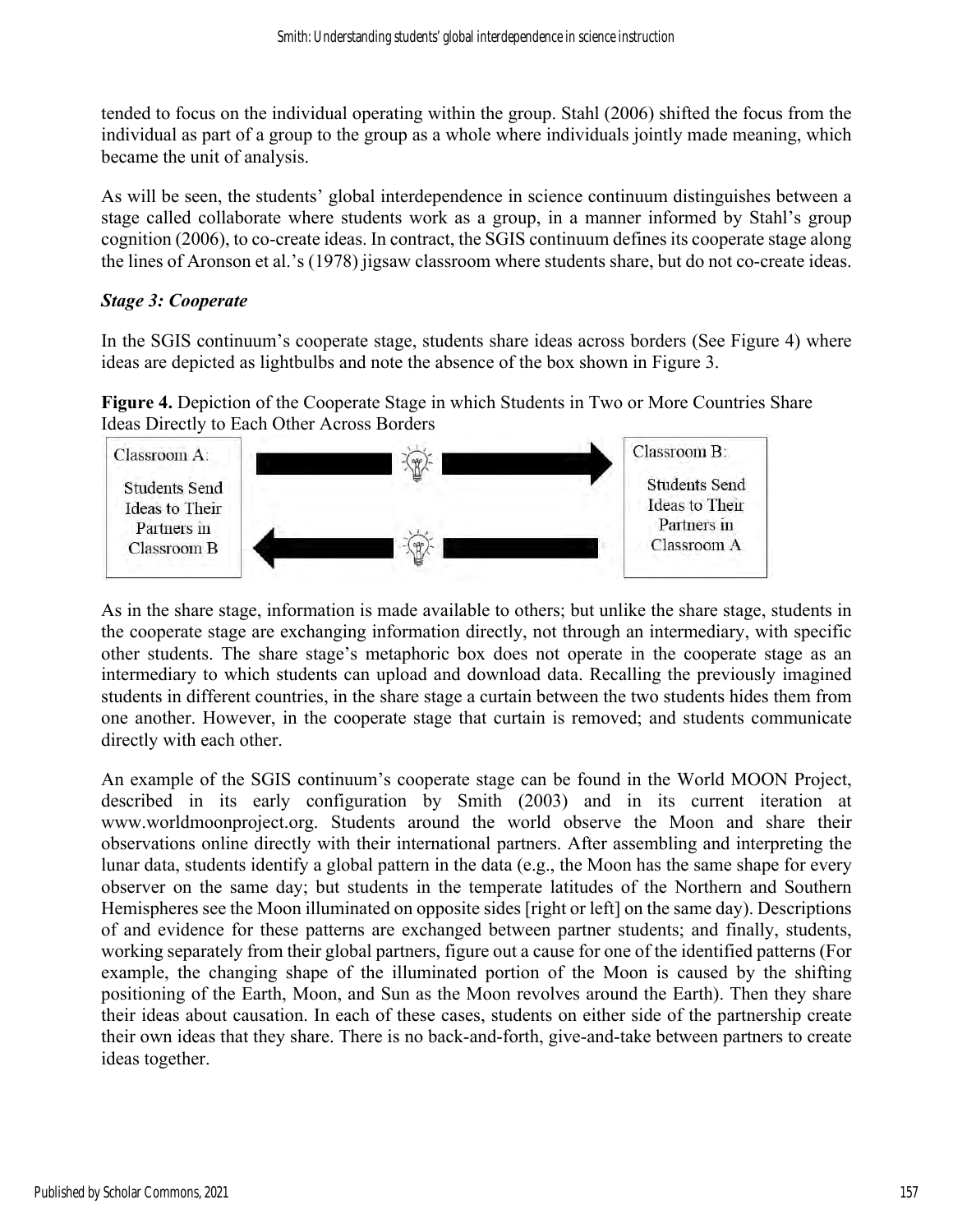As an example of how the SGIS could be employed outside of science, preservice teacher education students in an American midwestern university studying multicultural education were placed in a penpal relationship with counterparts in a Turkish university (Lin, 2018). For 14 weeks the students exchanged information about their everyday lives in each country and the situation resulting from Syrian immigrants escaping their war-torn nation to bordering Turkey. In this case students were interacting directly with specific students in another country to exchange information, but not jointly solving any tasks presented to them other than to trade information. Thus, such an activity would be classified as cooperate, if the SGIS were modified to be used outside of science instruction.

# *Stage 4: Collaborate*

In contrast to the SGIS continuum's cooperate stage where students share but do not co-create ideas, in the collaborate stage students across borders co-create ideas together. (See Figure 5 which depicts the meeting of the minds of students from two or more countries group-thinking together as one mind about some problem in order to produce a joint solution.) For example, the Centre for Global Education (http://www.tcge.ca) located in Edmonton, Alberta, Canada, hosts student forums that lead to position papers, group-authored by multiple students from several countries, on topics such as climate change, disease, or clean water.

As another example, students in Australia and the United States worked in teams of two from Australia and two from America to create an edible lunar vehicle (Davey et al., 2009). Working primarily asynchronously through blogs because of the time difference, but with two specially scheduled synchronous videoconference sessions, each team as a team had to design, build, test, and modify a vehicle of a certain size, suitable for lunar exploration, that was able to travel a set distance after rolling down a ramp and then be completely eaten by the builders. Two versions—one in each country—of the vehicle had to be built to match, so materials and building procedures had to be agreed on in order for identical vehicles to be built.

**Figure 5.** Depiction of the Collaborate Stage in which Students in Two or More Countries Work Directly With Each Other Across Borders to Jointly Produce Ideas



# **Classifying Global Education Activities According to the SGIS Continuum Stages**

Throughout a school year, students in any classroom will be involved in a large number of different activities. At some times the classroom activities may be classified as being at the isolated stage of the SGIS continuum, but at other times that same class may function at the collaborate stage or any other stage. A dichotomous key can be used for this classification by asking about the classroom activities a series of four yes-no questions, as shown in Figure 6, which start at the top and continue back and forth to the bottom.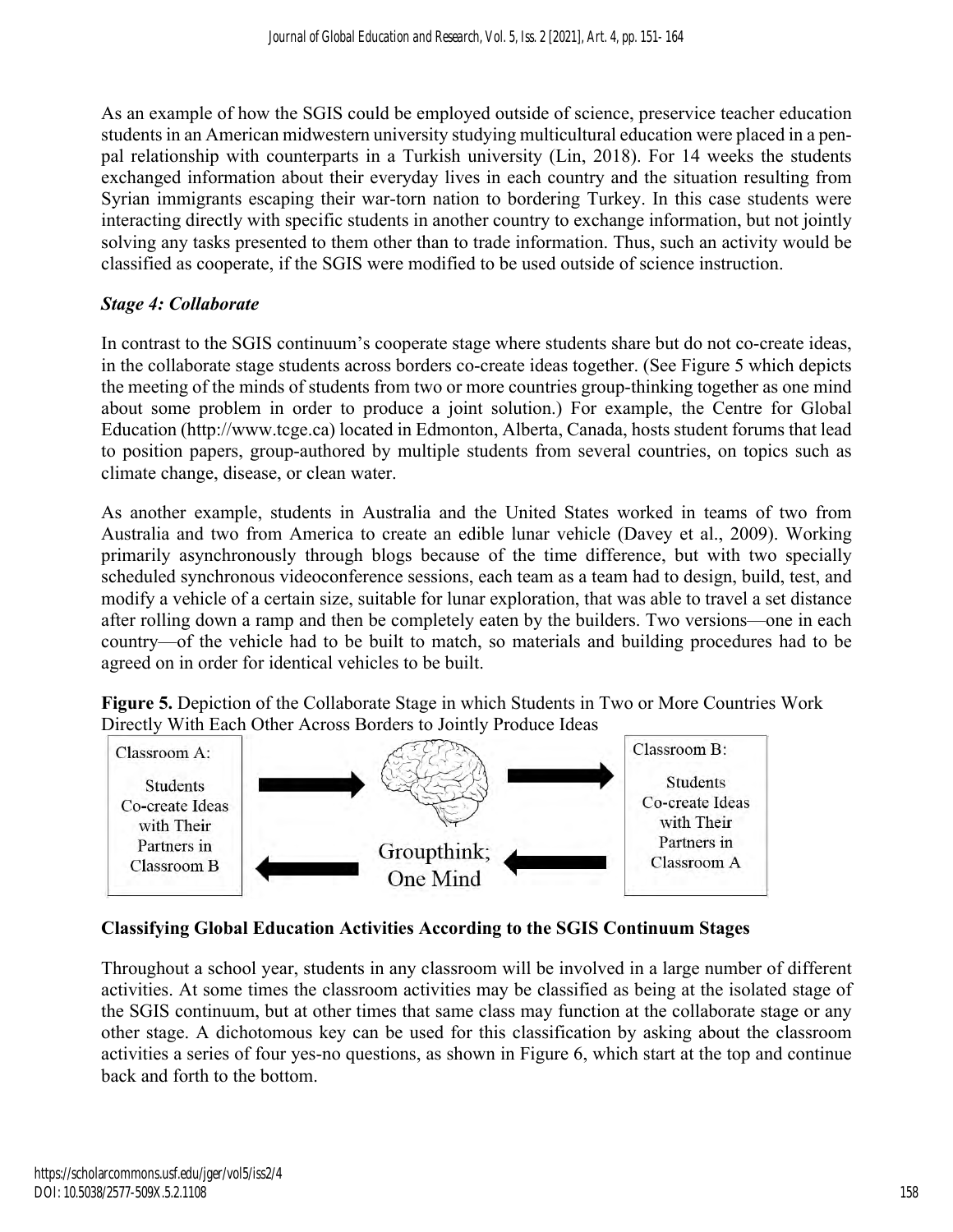

**Figure 6.** Dichotomous Key Used to Classify Classroom Global Activities

*Note.* Classify a class activity by starting at the top with the first question. Continue down until an answer to a question identifies the specific stage of the activity.

The first question at the top of the key asks, *are students in the class (being observed) aware of students in other classes (in other countries) doing the same activity*. If the answer is no (i.e., the students are not aware of students in other classes in other countries), then the class being observed is classified as an isolated class and the questioning can stop, since the class has been identified. However, if the answer is yes, then the activity being observed may be classified as being in the aware, share, cooperate, or collaborate stage. The next question, *are students sharing information with students in other classes (in other countries)*, allows the observer to distinguish between aware classes on the one hand versus share, cooperate, or collaborate classes on the other hand. From there, if necessary, the observer can continue to ask questions in the sequence shown in Figure 6 to distinguish among the share, cooperate, and collaborate categories.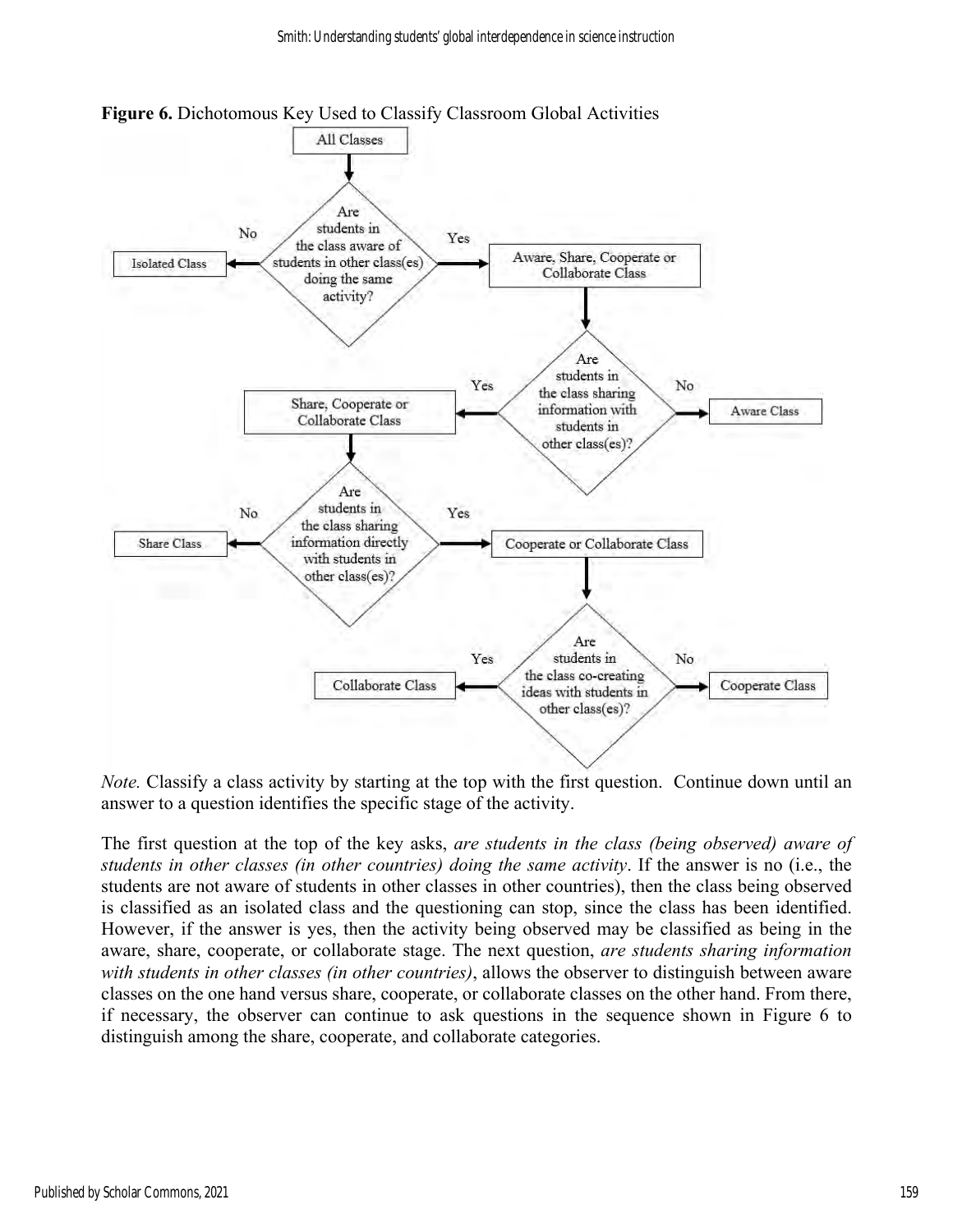# **Uses of the Students' Global Interdependence in Science Continuum**

As mentioned, the SGIS continuum can be used by science education researchers or casual observers; and among the casual observers can be found preservice or in-service teachers, other educators such as principals or science specialists, parents, or the general public. Beyond these two broad groups, researchers in other areas of the curriculum could adapt the continuum to their subject areas. As alluded to previously, the continuum could be used to classify STEM's technology or engineering, as well as science, classroom activities; but the continuum could also be modified to become applicable to mathematics, language arts, or social studies classes and so forth. The SGIS continuum could also be used as a component of studies on topics such as social justice, curriculum, or student motivation.

If the students' global interdependence in science continuum is to be used in preservice teacher education or in-service teacher professional development to instruct educators to help their students become global collaborators, an additional circle, as shown in Figure 7 as GTPK for global technological pedagogical knowledge, must be added to the typical TPACK three circle Venn diagram depicting the overlap of technological, pedagogical, and content knowledge.





The new GTPK circle, was placed off center to show its primary overlap with technological and pedagogical knowledge. To adopt the continuum's share, cooperate, or collaborate stages, teachers will have to learn about appropriate technologies and their use in the classroom. For example, probably the easiest new skills to master can be found in citizen science in the continuum's share stage. At this stage teachers can use scistarter.org to find a citizen science project that is global in nature and fits the teacher's curriculum. Then the teacher alone or with their students can learn to use the project's software which usually is user friendly. On the pedagogical side of the ledger, if a teacher already employs project-based learning, the citizen science project will fit more easily in the teacher's skill set. However, if project-based learning is foreign to the teacher, then the teacher will have to learn how to incorporate a citizen science project into their teaching.

Learning to engage students in either the cooperate or collaborate stages requires a three-part process (or a 4-part process, if project-based learning is not already a part of the teacher's repertoire). Since teaching at the cooperate or collaborate stage requires students to work with students from another country, teachers will need skills for teaching students to work with students from other cultures. Secondly, teachers must learn how to make contacts with like-minded teachers across borders.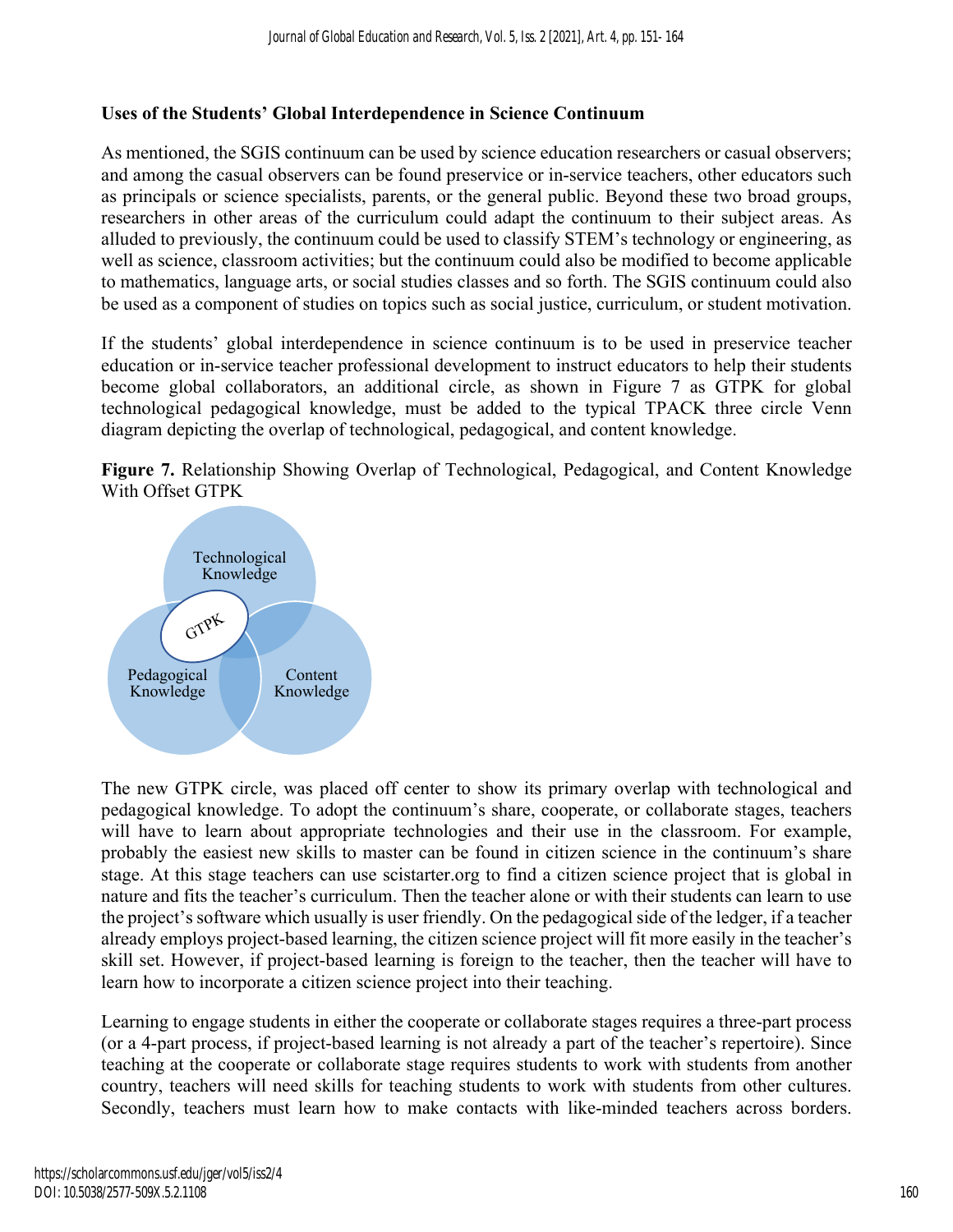Teachers can work informally with intermediaries such as their acquaintances overseas, community groups such as Rotary International, or students' families; and some schools have school partners in other countries. However, lacking these informal channels, teachers may join a brokering agency that already exists, if their activities fit the teacher's curriculum. Previously the global student conferences sponsored by the Centre for Global Education (http://www.tcge.ca) were described. For over 30 years the International Education and Resource Network (n.d.), better known as iEARN, has helped teachers around the world collaborate for students to learn about a variety of topics.

Thirdly, teachers need to develop skills to have their students use a variety of available technology programs compatible with school policy, consistent with student abilities, and appropriate for the project to be undertaken. Google Hangouts (https://hangouts.google.com/) and Skype (https://www.skype.com/en/) are two programs for synchronous conversations among students; but often the timing is such that asynchronous communication through vehicles such as a podcast or videocast is needed.

#### **Relationship of the Students' Global Interdependence in Science Continuum and 21st Century Skills**

The creation, nearly two decades ago, of the Partnership for 21st Century Skills (now Learning), frequently known as P21, added voice to the advocacy for schools to teach so-called *soft skills* such as critical thinking, creativity, communication, and collaboration that together have been called the 4C's (P21 Partnership for 21st Century Learning, 2015). Further, P21 proposed five 21st Century Themes that included four literacies—civic, financial, health and environmental--along with global awareness.

Representative of many voices have called for schools to produce college and career ready graduates. The U. S. Department of Labor wrote:

Two conditions that arose in the last quarter of the 20th Century have changed the terms of our young people's entry into the world of work: the globalization of commerce and industry and the explosive growth of technology on the job. (1991, p. 6).

While global collaborative science education is not a panacea, it can contribute significantly to the development of students' communication and (global) collaboration skills, as shown in Figure 8, and can serve as a platform for the other two  $C$ 's, teaching critical thinking and creativity.

Thinking about how these 21st Century skills, including communication and collaboration shown in Figure 8, and P21's global awareness theme play out in the science education arena, examples in America's Next Generation Science Standards of how global topics enter the curriculum have already been pointed out. Kivunja (2015) showed how the 4C's can be tied together to a frequently used science teaching approach referred to as the 5E's (Engage, Explore, Explain, Elaborate and Evaluate or rephrased as nouns: Engagement, Exploration, Explanation, Elaboration, and Evaluation) described by Bybee et al. (2006) based on numerous education theorists such as Bruner (1960), Karplus (1977), and Vygotsky (1978). The 5E model is broadly used in science instruction including programs such as Full Option Science System (https://www.fossweb.com), Smithsonian Science for The Classroom (Smithsonian Science Education Center (https://ssec.si.edu/), STEMscopes (https://www.stemscopes.com), and others.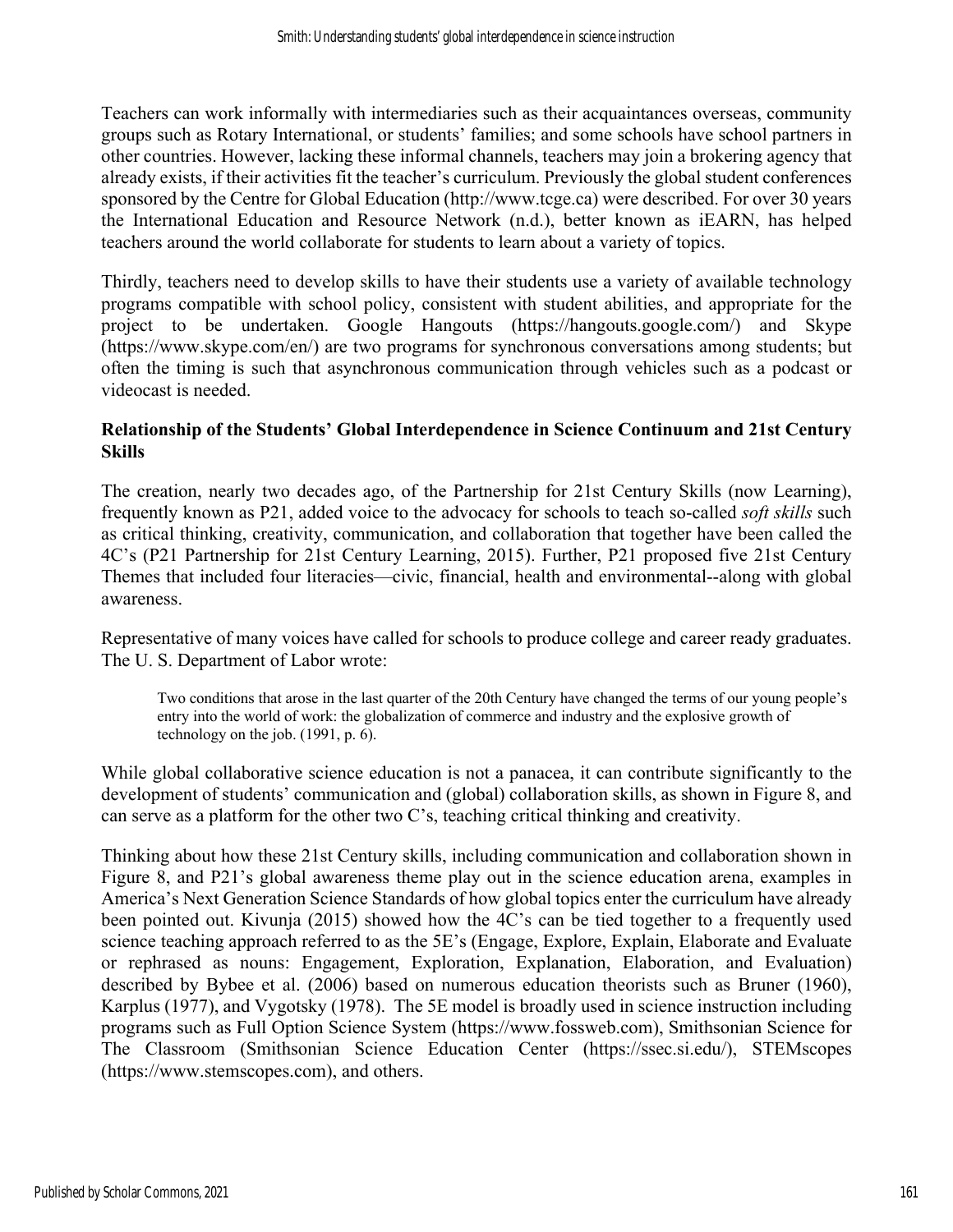| $-1$<br>21st Century Skills <sup>a</sup> | Students' Global Interdependence in Science Stages <sup>b</sup>                                                                                                                                                                                                                                                                                                                                                                                                                        |                                                                                                                                                                                                                                                                                                                                                                                    |                                                                                                                                                                                                                                                                                                                                                                                                                                                                                                     |
|------------------------------------------|----------------------------------------------------------------------------------------------------------------------------------------------------------------------------------------------------------------------------------------------------------------------------------------------------------------------------------------------------------------------------------------------------------------------------------------------------------------------------------------|------------------------------------------------------------------------------------------------------------------------------------------------------------------------------------------------------------------------------------------------------------------------------------------------------------------------------------------------------------------------------------|-----------------------------------------------------------------------------------------------------------------------------------------------------------------------------------------------------------------------------------------------------------------------------------------------------------------------------------------------------------------------------------------------------------------------------------------------------------------------------------------------------|
|                                          | <b>Share</b>                                                                                                                                                                                                                                                                                                                                                                                                                                                                           | Cooperate                                                                                                                                                                                                                                                                                                                                                                          | Collaborate                                                                                                                                                                                                                                                                                                                                                                                                                                                                                         |
| Communications                           | When students upload data or<br>ideas, they are communicating in<br>one direction to a faceless<br>audience <i>out there</i> .<br>Since they receive no direct<br>feedback from their audience,<br>they receive no indication of the<br>clarity of their message, so<br>classroom teachers or fellow<br>students need to provide<br>assistance. However, feeling an<br>obligation to others to provide<br>appropriate communication,<br>students are motivated to<br>communicate well. | Students must be careful to<br>write or speak clearly and<br>completely so the recipients of<br>their message clearly<br>understand the message being<br>conveyed.<br>The message sent back from<br>the partner, by inference, may<br>provide feedback about the<br>clarity of the original<br>message.<br>Students need to be aware of<br>cross-cultural communication<br>issues. | Students must be careful to write<br>or speak clearly and completely<br>so the recipients of their message<br>clearly understand the message<br>being conveyed.<br>Since students on both sides of the<br>project are co-creating a solution,<br>(a) that solution needs to be<br>mutually agreed upon and (b)<br>each student receives the same<br>kind of feedback that occurs in<br>face-to-face communication.<br>Students need to be sensitive to<br>needs of cross-cultural<br>communication. |
| Collaboration                            | Communication for each student<br>is one-sided with no collaboration<br>with any other specific student.<br>That is, students upload data and<br>ideas into a dbase to possibly be<br>downloaded by another student.                                                                                                                                                                                                                                                                   | Students share their own data<br>and ideas with specific other<br>students; but since there is no<br>co-creation of ideas, there is<br>no collaboration beyond<br>trading data and ideas among<br>the students.                                                                                                                                                                    | Since a product is produced<br>jointly by students co-creating the<br>product, there must be a high<br>degree of collaboration among<br>partners.                                                                                                                                                                                                                                                                                                                                                   |

**Figure 8.** Intersection of 21st Century Skills and Students' Global Interdependence in Science Stages

<sup>*a*</sup> Critical thinking and creativity from the 4C's are not included, since the share, cooperate, or collaborate activities may, but do not necessarily, address critical thinking or creativity.

<sup>b</sup> The isolated and aware stages of the students' global interdependence in science continuum are not included, since students may, but do not necessarily address any of the 4C's (critical thinking, creativity, communications, and collaboration) per *se in those two stages.*

Instruction following the 5E model as depicted in Figure 9 begins with capturing the students' attention on the topic (engagement) and follows in order with allowing students to actively investigate the topic (exploration), students drawing conclusions based on their investigation (explanation), and then learning more about the topic (elaboration) with some kind of formative or summative evaluation occurring in each of the other four E's.

Kivunja (2015) described how each of the 4C's could be incorporated into each of the 5E's. For example, creative thinking could appear in the engagement by presenting perplexing problems to students requiring them to think about what they know already and what they need to find out in order to solve the mystery. The students could work on their problem solving in teams that require the students to collaborate on collecting data (exploration) and develop a causal solution for the perplexing problem (explanation). Science is replete with problems that can pique student interest and, via the 5E approach, scaffold students' thinking about the phenomena they have viewed.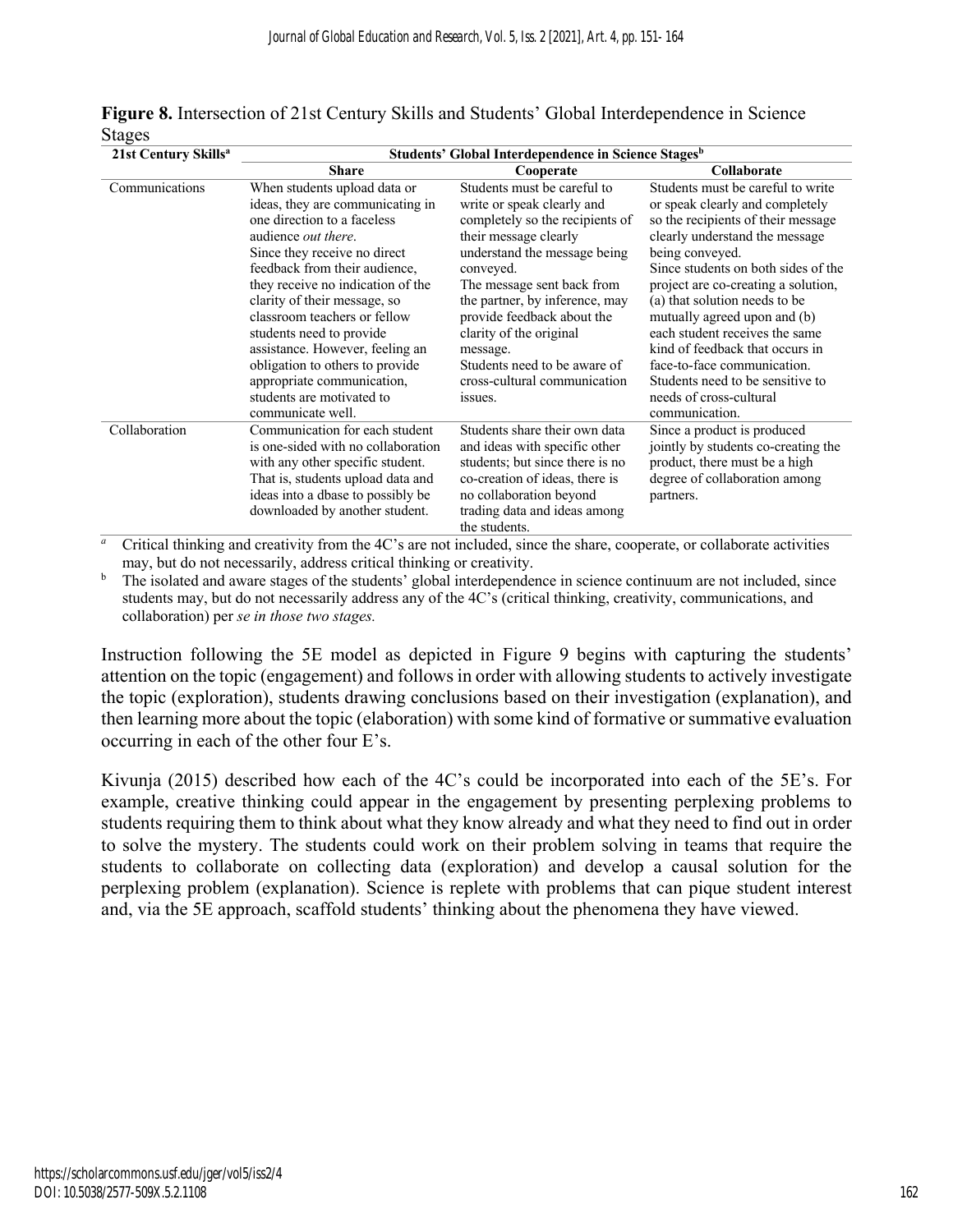#### **Figure 9.** Bybee et al.'s 5E Model of Science Instruction



#### **Summary**

Various groups and societies have called for global education in various forms in schooling with attention to the outcomes described in the form of goals, principles, or standards. Instead of looking at the curriculum, in this article, attention focuses on the student and the global interdependence of students during instruction. The driving question has been *What is the student doing interdependently with one or more students from another country or countries during school science instruction*? A five-stage continuum from no interdependence to complete interdependence has been described. The continuum may be used by researchers and others to better understand global science instruction; but additionally the model presented here can be adapted for use in other disciplines, and the various levels of interdependence described by the continuum can support science instruction to address the learning of the 4C's: critical thinking, collaboration, communication, and creativity.

#### **References**

Aronson, E., Blaney, N., Stephan, C., Sikes, J., & Snapp, M. (1978). *The jigsaw classroom*. Sage.

Association for Supervision and Curriculum Development. (n.d.). *The globally competent learning continuum*.

- Retrieved February 9, 2021, from http://globallearning.ascd.org/lp/editions/global-continuum/home.html
- Berger, P., & Luckmann, T. (1966). *The social construction of reality: A treatise in the sociology of knowledge*. Doubleday and Company.

Bruner, J. (1960). *The process of education*. Harvard University.

Bybee, R., Taylor, J., Gardner, A., VanScotter, P., Powell, J., Westbrook, A., & Landes, N. (2006). *The BSCS 5E instructional model: Origins, effectiveness, and applications*. BSCS. https://media.bscs.org/bscsmw/5es/bscs\_5e\_full\_report.pdf

Cohen, E. G. (1986). *Designing groupwork: Strategies for heterogeneous classrooms*. Teachers College.

Cooper, C. (2016). *Citizen science: How ordinary people are changing the face of discovery*. Overlook.

Cremin, L. (1964). *The transformation of the school: Progressivism in American education 1876-1957*. Alfred A. Knopf.

Davey, S., Smith, W. S., & Merrill, C. (2009). Internationalizing technology teaching with blogs and bananas. *The Technology Teacher, 69*(2), 22-26.

Global Learning and Observations to Benefit the Environment. (n.d.). *About GLOBE*. Retrieved February 9, 2021, from https://www.globe.gov/about/overview

Google Science Fair. (n.d). *Google science fair*. Retrieved June 3, 2019, from https://www.googlesciencefair.com

Granovskiy, B. (2018). *Science, technology, engineering, and mathematics (STEM): An overview*. Congressional Research Service.

International Baccalaureate. (n.d.). *Facts and figures*. Retrieved February 9, 2021, from https://www.ibo.org/about-theib/facts-and-figures/

International Education and Resource Network. (n.d.). *About*. Retrieved February 9, 2021, from https://us.iearn.org/about

International Society for Technology in Education. (n.d.). *About*. Retrieved February 9, 2021, from https://iste.org/about/about-iste